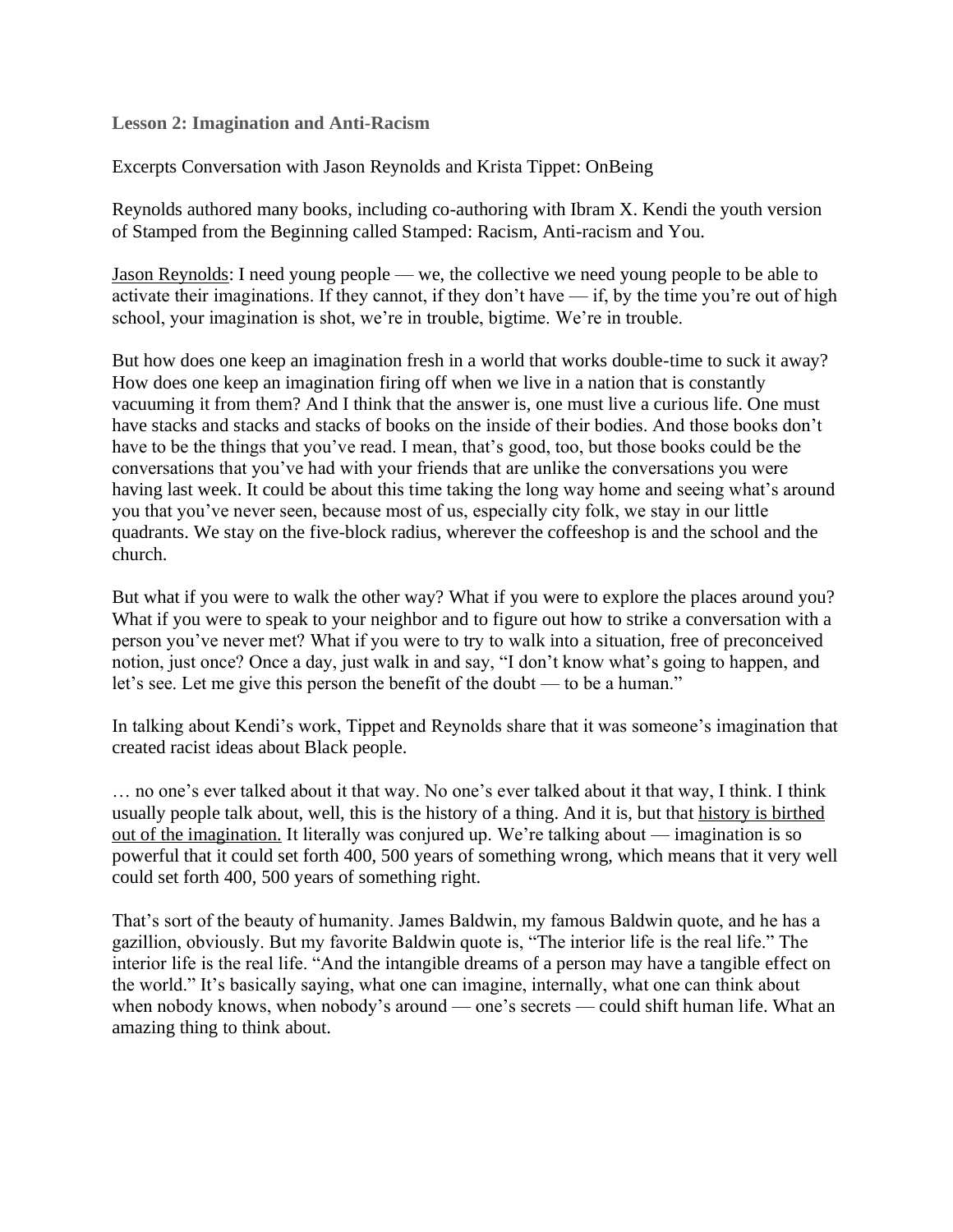Black folks have a right to have a conscious rage — a conscious rage. I mean, Baldwin always talks about it. If you are a Black person who is conscious in America, then you are basically living in a state of anger. [*laughs*] You are living in a state of anger. It is a conscious and constant thing.

The other thing, though, I will say, the only thing I will add, and not as a pushback but as an addendum, is that if it is not a conscious rage — meaning, if it is not a rage that we can tap into, a rage that exists within the quiver of our lives, along with the joy — then it can very well poison us and overtake us. And it can become an illness. It can cause illness. So reactionary rage is a dangerous thing. But to be able to tap into a conscious rage, I think, is a gift. And I do believe it is a virtue.

There's no finish line. So there's no finish line. There's this idea that people are going to read this book, or they're going to read all the books, and then, all of a sudden, they're going to "be" anti-racist. And what I'm saying is — and that's also a very American thing, this idea that there are winners and losers, that there's a binary that we live in, a bifurcation when it comes to that which is a failure and that which is victorious.

The truth of the matter is, this is about journeymen, journeyfolk. Our job is to constantly be pressing toward a thing, but that thing is ever elusive. And the reason why it is ever elusive is because the world, and humanity, continues to evolve. And because it continues to evolve, the things that complicate our lives evolve with it. And so we have to be vigilant, to continue to figure out what the new versions of these elements are so that we can continue to tear down that house. But there's no end goal. There's no — and I think that's how humanity and anti-racism connect.

And it's simply — and by the way, to get back to your original question, anti-racism is simply the muscle that says that humans are human. That's it. It's the one that says, "I love you because you are you." Period. That's all. And if we can figure out how to do that — and it feels so simple. And this is why racism has been the greatest hoax ever played on humans. It's the greatest hoax ever, because that element of "I love you because you are you" should be the most human thing we know. It should be a natural thing to say, "Look, I love you, because you remind me more of myself than not.

## **Discussion Questions:**

But how does one keep an imagination fresh in a world that works double-time to suck it away? How does one keep an imagination firing off when we live in a nation that is constantly vacuuming it from them? And I think that the answer is, one must live a curious life.

How would curiosity play into anti-racist work? How does imagination play into the 400-500 years of racist history?

James Baldwin says that the *interior life is the real life*. What does that mean to you? A sociology professor used to say "Be careful how you see the world, because that is how it really is." What would happen if people began to think differently about race in America?